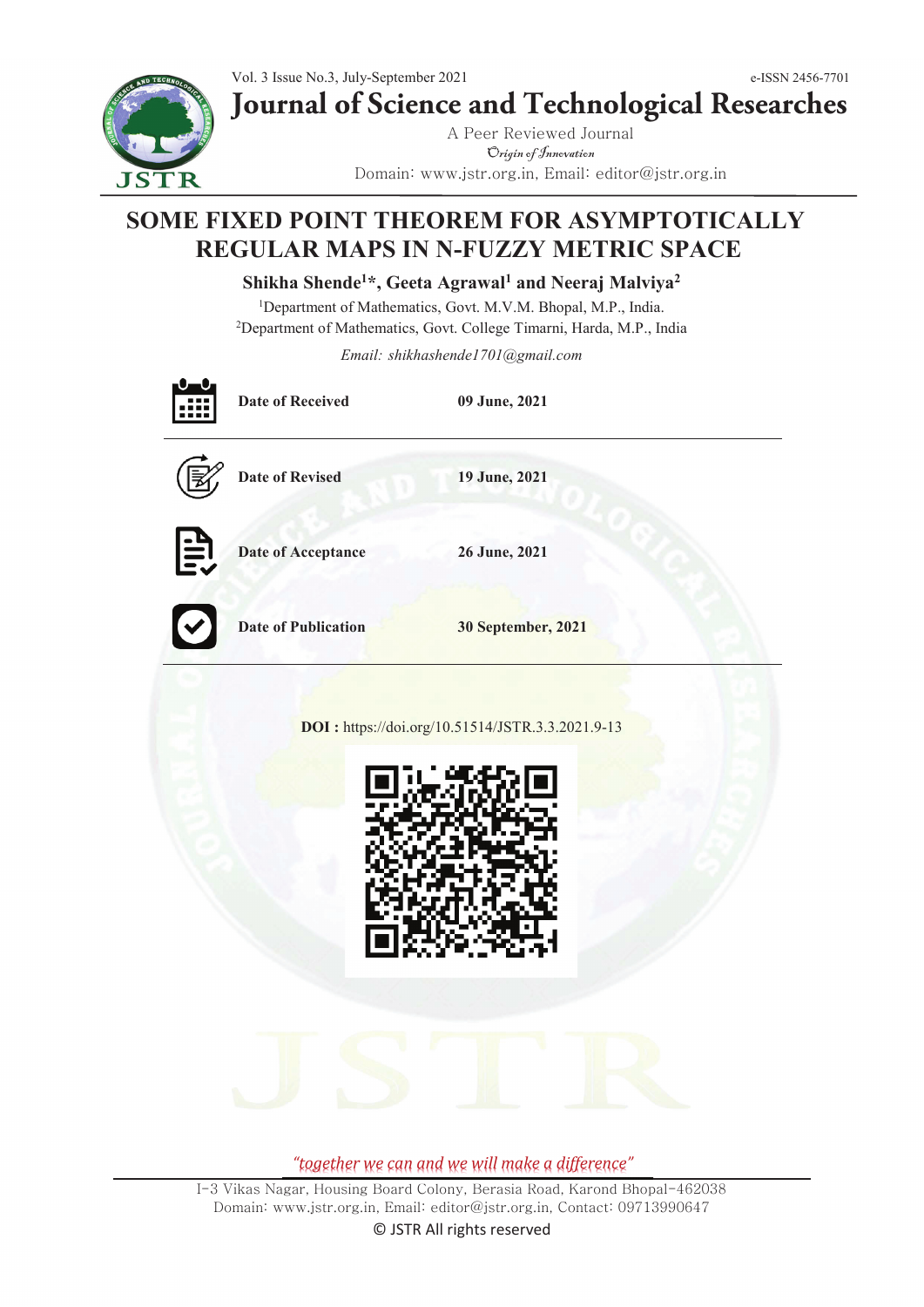## **SOME FIXED POINT THEOREM FOR ASYMPTOTICALLY REGULAR MAPS IN N-FUZZY METRIC SPACE**

**Shikha Shende1\*, Geeta Agrawal1 and Neeraj Malviya2**

<sup>1</sup>Department of Mathematics, Govt. M.V.M. Bhopal, M.P., India.<br><sup>2</sup>Department of Mathematics, Govt. College Timarni, Harda, M.P., In. <sup>2</sup>Department of Mathematics, Govt. College Timarni, Harda, M.P., India.

*Email: shikhashende1701@gmail.com*

#### **ABSTRACT**

In this paper, we investigate two fixed point theorem on the structure of N-fuzzy metric space using asymptotically regular map and asymptotically regular sequence. This result generalizes the paper of Goswami et. al. [5].

*Keywords: N- fuzzy metric space, fixed point theorem, asymptotically regular maps, asymptotically regul ar sequence.* 

#### **INTRODUCTION**

In 1975, Kramosil and Michalek [6] introduced the concept of fuzzy metric space. George and Veeramani [4] modified the concept of fuzzy metric space.In 1963, Gahler [2, 3] generalized usual notion of metric space called 2-metric space. Using the notion of 2-metric space, S. Sharma [14] and S. Kumar [7] introduced fuzzy-2-metric spaces without knowing each other but Ha et al. shows that 2-metric need not be continuous function, further there is no easy relationship between results obtained in the two settings. In 1992 Bapure Dhage [1] in his Ph.D thesis introduced a new class of generalized metric space called D-metric space [8]. B. Singh and M. Chouhan [15] defined S-fuzzy metric space by using the concept of D-metric space. However, Mustafa and Sims in [9] have pointed out that most of the results claimed by Dhage and others in D-metric spaces are invalid. To overcome these fundamental flaws, they introduced a new concept of generalized metric space called G-metric space [9]. Using the concept of Gmetric space, G. Sun and K Yang [16] introduced the notion of Q-Fuzzy metric space, K.P.R. Rao et. al. [10] proved two fixed point theorems in symmetric Q(G) metric space, Sedghi et. al. in [13] introduced D\* metric space whichis a generalization of G-metric space and gave an example which is D\* metric space but not G-metric space. Using the concept of D\* metric space, Sedghi and Shobe [11] defined M-fuzzy metric space. Very recently, Sedghi et. al [12] defined S-metric space which is a generalization of D\*-metric space and G-metric space and justified their work by various examples and definitions related to topology of S-metric space. N. Malviya [17] introduced the

notion of N-fuzzy metric space, pseudo N-fuzzy metric space and describe some of their properties and examples.

In this paper, using the notion of asymptotic regularity of mapping, we prove some fixed point theorem in N-fuzzy metric space.

#### **Preliminaries**

**Definition 1:-** A mapping  $*:[0,1] \times [0,1] \times$  $[0, 1] \rightarrow [0, 1]$  is called a continuous t-norm if  $([0,1],$ \*) is an abelian topological monoid with unit 1 such that  $a * b \leq c * d$  for  $a \leq c, b \leq d$ . Examples of tnorms are  $a * b = min\{a, b\}$ ,  $a * b = ab$  and  $a *$  $b = \max\{a + b - 1, 0\}$ 

**Definition 2:-** A triplet  $(X, N, *)$  is an N-fuzzy metric space, if  $X$  is an arbitrary set,  $*$  is a continuous tnorm and N is a fuzzy set on  $X^3 \times (0, \infty)$  satisfying the following conditions for all  $x, y, z \in X$  and  $r, s, t > 0$ 

- $(1)$   $N(x, y, z, t) > 0$
- (2)  $N(x, y, z, t) = 1$  if and only if  $x = y = z$
- $(S)$   $N(x, y, z, r + s + t) \geq N(x, x, a, r) *$
- $N(y, y, a, s) * N(z, z, a, t)$

(4)  $N(x, y, z, ...)$ :  $(0, \infty) \rightarrow (0, 1)$  is a continuous function.

**Definition 3:-** let  $(X, N, *)$  be a N-fuzzy metric space and  $\{x_n\}$  be a sequence in X.  $\{x_n\}$  is a Cauchy sequence in X if  $\forall \varepsilon \in (0, 1), \exists n_0 \in N$  such that  $N(x_n, x_n, x_m, t) > 1-\epsilon, \forall n, m \geq n_0$ , or equivalently, if  $\lim_{n,m\to\infty} N(x_n, x_n, x_m, t) = 1, \forall t > 0. \{x_n\}$  converges to x if  $\forall \varepsilon \in (0, 1), \exists n_0 \in \mathbb{N}$  such that  $N(x, y, z, t)$  $1-\in$   $\forall$  n  $\geq n_0$ .

X is said to be complete if and only if every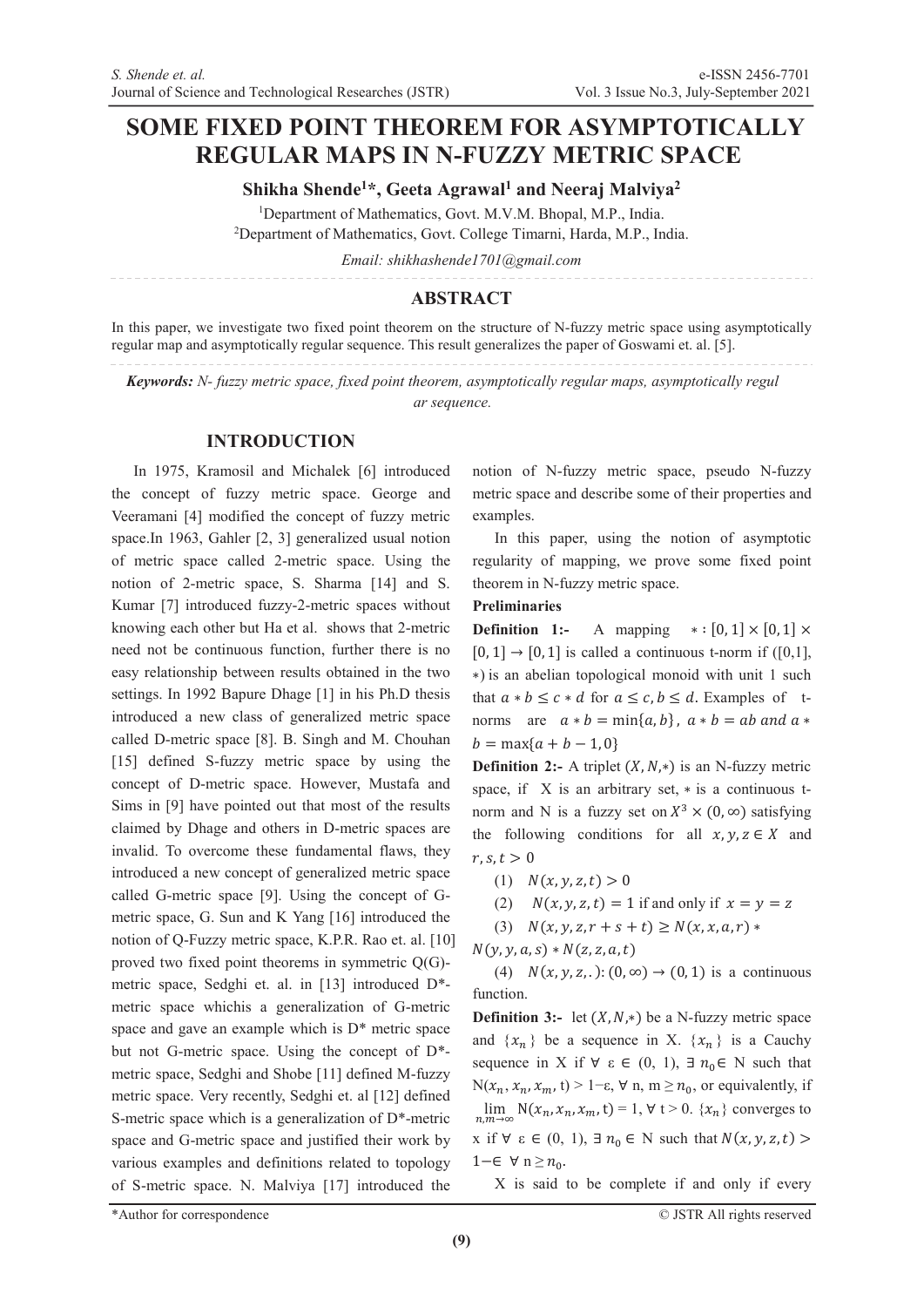cauchy sequence converges in X.

**Definition 4:-** A mapping  $\emptyset$  :  $[0, 1] \rightarrow [0, 1]$  is called an altering distance function if

- (i)  $\varphi$  is strictly decreasing and left continuous.
- (ii)  $\varphi(\lambda) = 0$  if and only if  $\lambda = 1$
- i.e,  $\lim_{\emptyset \to 1^-} \emptyset(1) = 0$ .

**Definition 5:-** Let f and g be self mappings on a Nfuzzy metric space  $(X, N, *)$  and  $\{x_n\}$  be a sequence in X. f is said to be asymptotically regular at a point  $x_0 \in X$  if

 $\left(\lim_{n\to\infty} N(p^n(x_0), p^n(x_0), p^{n+1}(x_0), t)\right) = 1, \forall t > 0.$ 

Also the sequence  $\{ x_n \}$  is said to be asymptotically regular with respect to the pair  $(p, q)$  if  $\lim_{n \to \infty} N(p(x_n), p(x_n), q(x_n), t) = 1, \forall t > 0.$ 

**Definition 6:-** Two self-mapping f and g on a fuzzy metric space  $(X, N, *)$  are said to be compatible if

 $\lim_{n \to \infty} N(pq(x_n), pq(x_n), qp(x_n), t) = 1, \forall t > 0,$ where  $\{x_n\}$  is a sequence in X such that  $\lim_{n\to\infty} p(x_n) =$ lim  $q(x_n) = x$ , for some  $x \in X$ .

**Theorem 1:-** Let  $(X, N, *)$  be a complete fuzzy metric space,  $\emptyset$  be the altering distance function and  $p: X \rightarrow X$  be such that the following condition is satisfied:

 $\varphi(N(p(x),p(x),p(y),t)) \leq$  $b_1(x, y) \theta \left[ \min\{\phi(N(x, x, p(x), t)), \phi(N(y, y, p(y), t))\}\right] +$  $b_2(x,y)\varphi[\varnothing(N(x,x,p(x),t)),\varnothing(N(y,y,p(y),t))] +$  $b_3(x, y) \phi(N(x, x, y, t)) +$  $b_4(x, y) \left( \emptyset \big( N(x, x, p(x), t) \big) + \right)$  $\phi(N(y, y, p(y), t)) + b_5(x, y) [\phi(N(x,$  $(x, p(y), t)$  +  $\emptyset(N(p(x), p(x), y, t))]$  $...(1)$ 

 $\forall x, y \in X, t > 0$  where  $b_i: X \times X \to [0, \infty)$ ,  $i =$  $1, 2, 3, 4, 5$  are such that for some arbitrarily fixed  $\lambda_1 > 0, 0 < \lambda$   $0 < \lambda_2 < 1$ 

$$
b_1(x,y)+b_2(x,y) \le \lambda_1
$$
  

$$
b_3(x,y)+b_4(x,y)+2b_5(x,y) \le \lambda_2
$$

And  $\theta$ ,  $\psi$  :  $R^+ \rightarrow R^+$  are continuous functions at and  $\theta(0) = \psi(0) = 0$ .

If s is asymptotically regular at some point  $x_0 \in X$ , then p has a unique fixed point in X.

**Proof.** Suppose that  $\{x_n\}$  is a sequence in X where  $x_0 \in X$  and  $x_{n+1} = p(x) \forall n \ge 0$ , Now if for some  $n \geq 0$ ,  $x_n = x_{n+1}$ , then  $x_n$  is a fixed point of f. Suppose that  $x_n \neq x_{n+1} \forall n$ . We show that the sequence  $\{x_n\}$  is Cauchy.

Suppose to the contrary  $\exists$  0 <  $\in$  < 1, t > 0 and two sequence of integers  $\{r_n\}$  and  $\{s_n\}$  such that  $r_n > s_n > n$ ,

$$
N(x_{r_n}, x_{r_n}, x_{s_n}, t) \le 1-\epsilon
$$
  
\n
$$
N(x_{r_{n-1}}, x_{r_{n-1}}, x_{s_{n-1}}, t) > 1-\epsilon
$$
  
\n
$$
N(x_{r_{n-1}}, x_{r_{n-1}}, x_{s_n}, t) > 1-\epsilon, \forall n \in \mathbb{N} \cup \{0\}
$$
  
\n...(4)

Now we have

$$
1-\epsilon \ge N(x_{r_n}, x_{r_n}, x_{s_n}, t)
$$
  
\n
$$
\ge N\left(x_{r_n}, x_{r_n}, x_{r_n-1}, \frac{t}{3}\right)
$$
  
\n
$$
* N\left(x_{r_n}, x_{r_n}, x_{r_n-1}, \frac{t}{3}\right)
$$
  
\n
$$
* N\left(x_{s_n}, x_{s_n}, x_{r_n-1}, \frac{t}{3}\right)
$$
  
\n
$$
\Rightarrow 1-\epsilon \ge \lim_{n\to\infty} N(x_{r_n}, x_{r_n}, x_{s_n}, t) \ge (1+1+1-\epsilon)
$$

(since f asymptotically regular at 
$$
x_0
$$
)

$$
\Rightarrow \lim_{n \to \infty} \mathcal{N}(x_{r_n}, x_{r_n}, x_{s_n}, t) = 1 - \epsilon
$$

Again,

N 
$$
(x_{r_n}, x_{r_n}, x_{s_n-1}, t)
$$
 ≥ N  $(x_{r_n}, x_{r_n}, x_{s_n}, \frac{t}{3})$  \*  
N  $(x_{r_n}, x_{r_n}, x_{s_n}, \frac{t}{3})$  \* N  $(x_{s_n-1}, x_{s_n-1}, x_{s_n}, \frac{t}{3})$   
⇒  $\lim_{n\to\infty}$  N  $(x_{r_n}, x_{r_n}, x_{s_n-1}, t)$  > 1−∈ ... (6)

Taking 
$$
x = x_{r_n - 1}
$$
 and  $y = x_{s_n - 1}$  in (1), we have

$$
\varphi\left(N(x_{r_n}, x_{r_n}, x_{s_n}, t)\right) \le
$$
\nb<sub>1</sub>(x,y)\theta\left(\min\left\{\varphi\left(N(x\_{r\_n-1}, x\_{r\_n-1}, x\_{r\_n}, t)\right), \varphi\left(N(x\_{s\_n-1}, x\_{s\_n-1}, x\_{s\_n}, t)\right)\right\}\right)   
+ b\_2(x,y)\varphi\left(\varphi\left(N(x\_{r\_n-1}, x\_{r\_n-1}, x\_{r\_n}, t)\right) \cdot \varphi\left(N(x\_{s\_n-1}, x\_{s\_n-1}, x\_{s\_n}, t)\right)\right)   
+ b\_3(x,y)\varphi\left(N(x\_{r\_n-1}, x\_{r\_n-1}, x\_{s\_n-1}, t)\right) + b\_4(x,y)   
\left[\varphi\left(N(x\_{r\_n-1}, x\_{r\_n-1}, x\_{r\_n}, t)\right) + \varphi\left(N(x\_{s\_n-1}, x\_{s\_n-1}, x\_{s\_n}, t)\right)\right] +   
b\_5(x,y)\left[\varphi\left(N(x\_{r\_n-1}, x\_{r\_n-1}, x\_{s\_n}, t)\right) + \varphi\left(N(x\_{r\_n}, x\_{r\_n}, x\_{s\_n-1}, t)\right)\right]   
+ \sum\_{i=1}^{n} \sum\_{i=1}^{n} \varphi\left(N(x\_{r\_n-1}, x\_{r\_n-1}, x\_{s\_n}, t)\right) + \varphi\left(N(x\_{r\_n}, x\_{r\_n}, x\_{s\_n-1}, t)\right)

Taking  $n \to \infty$  and by (4), (5), (6) and using the fact that p is asymptotically regular at  $x_0$  we have,

 $\phi(1-\epsilon)\leq b_3(x,y)\phi(1-\epsilon)+2b_5(x,y)\phi(1-\epsilon) < \phi(1-\epsilon)$ 

Which is a contradiction.

Thus  $\{x_n\}$  is a Cauchy sequence. Since  $(X, N, *)$  is a complete N-fuzzy metric space,  $\exists z \in X$  such that  $x_n \to z$ .

Now,  $\emptyset \left(N(p(x_n), (p(x_n), p(z), t)) \leq$  $b_1(x,y)\theta(\min\{\emptyset(N(x_n,x_n,x_{n+1},t)),\emptyset(N(z,z,p(z),t))\}) +$  $b_2(x,y)\varphi(\emptyset(N(x_n,x_n,x_{n+1},t)),\emptyset(N(z,z,p(z),t)))$  +  $b_3(x, y) \phi(N(x_n, x_n, z, t)) +$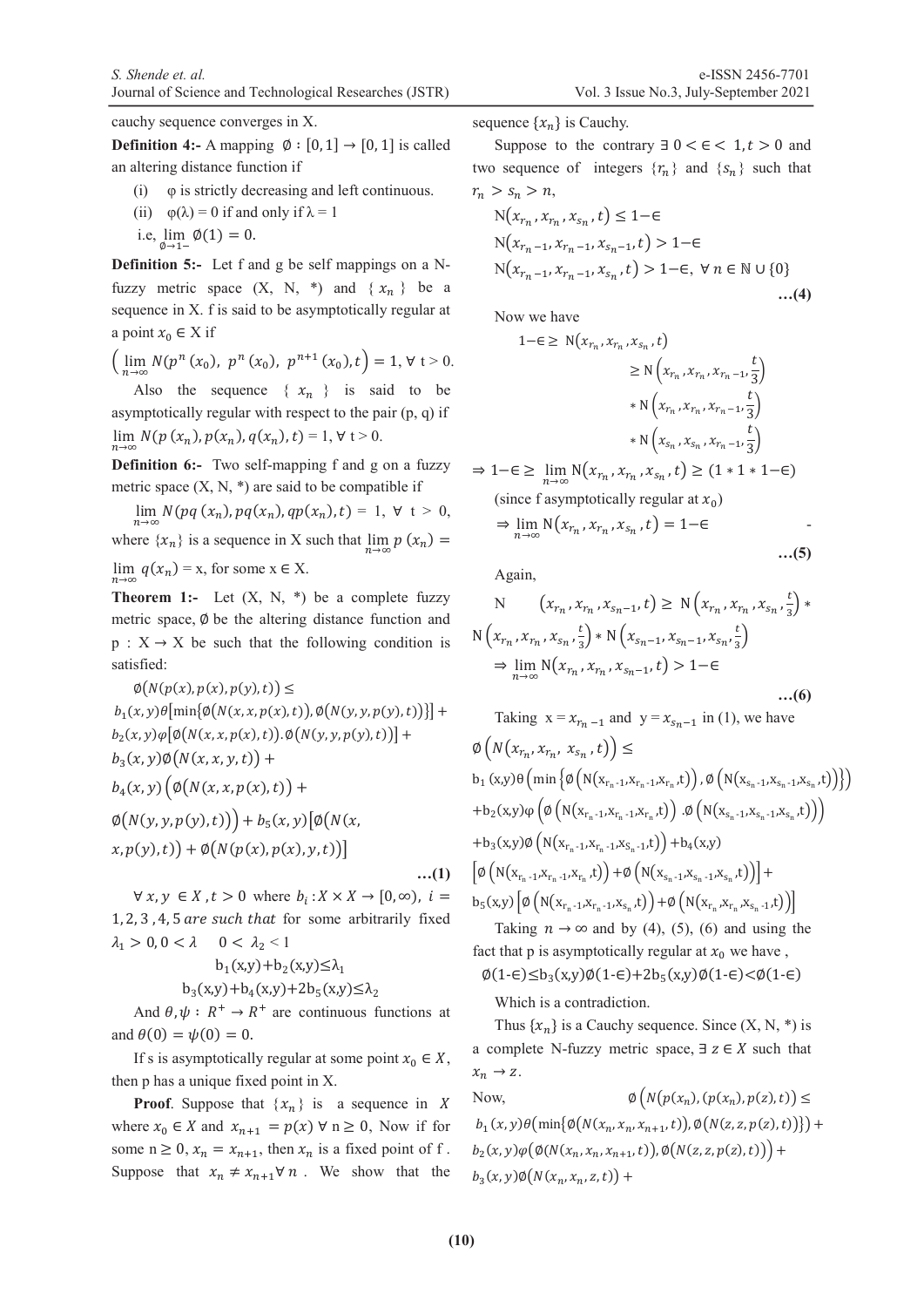$b_4(x,y) [\emptyset (N(x_n, x_n, x_{n+1},t)) + \emptyset (N(z, z, p(z),t))] +$  $b_5(x, y) [\phi(N(x_n, x_n, p(z), t)) + \phi(N(z, z, x_{n+1}, t))]$ For  $n \to \infty$  $\lim_{n\to\infty}\phi(N(z, z, p(z), t)) \leq [b_4(x, y)]$  $(+ b_5(x,y)] \lim_{n \to \infty} \phi(N(z, z, p(z), t))$  $\Rightarrow$   $[1 - b_4(x, y) - b_5(x, y)] \lim_{n \to \infty} \emptyset(N(z, z, p(z), t))$  $< 0$  $\Rightarrow \lim_{n\to\infty} \phi(N(z, z, p(z), t)) = 0$ (Since  $0 < b_3(x, y) + b_4(x, y) + 2b_5(x, y) < 1$ )  $\Rightarrow p(z) = z.$ If u is another fixed point of f in X, then  $\varphi(N,p(u),p(u),p(z),t))$  $\leq b_1(x,y)\theta(\min\{\emptyset(N(u,u,p(u),t)),\emptyset(N(z,z,p(z),t))\})$  $+(b_2(x,y)\varphi(\emptyset(N(u,u,p(u),t)),\emptyset(N(z,z,p(z),t))))$  $+ b_3(x, y) (\emptyset(N(u, u, z, t)))$  $+ b_4(x, y) [\phi(N(u, u, p(u), t)) + \phi(N(z, z, p(z), t))]$  $+ b_5(x, y) \left[ \left( \phi(N(u, u, p(z), t)) + \phi(N(z, z, p(u), t)) \right) \right]$  $\Rightarrow \emptyset(N(u, u, z, t))$  $\leq b_3(x, y) \phi(N(u, u, z, t))$  $+ 2b_5(x, y)\emptyset(N(u, u, z, t))$  $\Rightarrow$   $[1 - b_3(x, y) - 2b_5(x, y)] \phi(N(u, u, z, t)) \leq 0$  $\Rightarrow \emptyset(N(u, u, z, t)) = 0$ (Since  $0 < b_3(x, y) + b_4(x, y) + 2b_5(x, y) < 1$ )  $\Rightarrow u = z$ ,

**Example:-** Let  $(x, N, *)$  is N-fuzzy metric space where  $X = [0, 1]$  and N is a fuzzy set on  $X^3$  ×  $(0, \infty)$  to [0, 1] defined by

$$
N(x, y, z, t) = \frac{t}{t + [ |x - z| + |y - z| ]}
$$

For all  $x, y, z \in X$  and "\*" be the minimum tnorm ( as defined in definition ) define  $S: X \to X$  by

$$
S(x) = \begin{cases} \frac{x}{3}, & x \in [0, \frac{1}{2}] \\ \frac{1}{6}, & x \in [\frac{1}{2}, 1] \end{cases}
$$
  
and  $\emptyset(\lambda) = 1 - \lambda, \lambda \in [0, 1]$   
Let  $\phi(p) = \sqrt{p}$  and  $\psi(q) = q^2, \forall p, q \in R^+$   
Also let  $b_1(x, y) = |x - y|, b_2(x, y) = |x^2 - y^2|$   
 $b_3(x, y) = \begin{cases} \frac{1}{|x - y|}, & x \neq y \\ 0, & x = y \end{cases}$   
 $b_4(x, y) = b_5(x, y)$   
 $= |\frac{1 - b_3(x, y)}{3}|$ 

Then all conditions of theorem 1 satisfied, hence by theorem 1  $\delta$  has unique fixed point 0 in X.

**Corollary:-** Let p,  $q : X \rightarrow X$  be mapping on a complete fuzzy metric space  $(X, N, *)$  and  $\emptyset$  be the altering distance function. Let p and q be asymptotically regular at a point Type equation here.  $x0 \in X$  and both satisfy the inequality (1). Moreover, if

$$
\varnothing(N(p(x), p(x), q(y), t)) \le k\big(\varnothing(N(x, x, y, t)) + \varnothing(N(x, x, p(x), t)) + \varnothing(N(y, y, q(y), t))\big), \dots (7)
$$
  
Where  $0 < k < 1$  and  $x, y \in X$ ,

Then p and q have a unique common fixed point in X.

**Proof.** From theorem [1], both f and g have unique fixed points say, z and v respectively.

Since f and g satisfy (7),

$$
\emptyset(N(p(z), p(z), q(v), t)) \leq k \big( \emptyset(N(z, z, v, t)) + \emptyset(N(z, z, p(z), t)) + \emptyset(N(v, v, q(v), t)) \big),
$$
  
\n
$$
\Rightarrow (N(z, z, v, t)) \leq k \big( \emptyset(N(z, z, v, t)) + \emptyset(N(z, z, z, t)) + \emptyset(N(v, v, v, t)) \big)
$$
  
\n
$$
\Rightarrow (1 - k) \emptyset(N(z, z, v, t)) \leq 0
$$
  
\n
$$
\Rightarrow \emptyset(N(z, z, v, t)) \leq 0 \quad (\text{since } k < 1)
$$
  
\n
$$
\Rightarrow z = v
$$

i.e., p and q have a unique common fixed point.

**Theorem 2:-** Let  $p: X \to X$  be a mapping on a complete fuzzy metric space  $(X, N, *)$  and  $\varphi$  is the altering distance function. If f is asymptotically regular at a point  $x_0 \in X$  and f satisfies,

 $\varphi(N(f(x),f(x),f(y),t)) \leq h_1$  min

 $\{\phi(N(x,x,y,t)),\phi(N(f(x),f(x),x,t)),\phi(N(f(x),f(x),y,t))\}$ 

+h<sub>2</sub> min{ $\phi(N(x,x,y,t)),\phi(N(f(y),f(y),y,t)),\phi(N(x,x,f(y),t))$ }

For all x,  $y \in X$ ,  $t > 0$ , where  $h_1$ ,  $h_2 > 0$  are constants such that  $h_1 + h_2 < 1$ ,

Then f has a unique fixed point in X.

**Proof.** As in Theorem 1, we construct a sequence  $\{x_n\}$ in X by  $x_{n+1} = f(x_n)$   $\forall$  n  $\in \mathbb{N} \cup \{0\}$ , where  $x_0 \in X$ . If there exists n with  $x_n = x_{n+1}$ , then  $x_n$  is a fixed point of f. Suppose that  $x_n \neq x_{n+1}$  for all n.

To show that  $\{x_n\}$  is a Cauchy sequence.

Let m,  $n \in \mathbb{N} \cup \{0\}$ . From (8)  $\phi(N(p(x_n),p(x_n),p(x_m),t))$ 

 $\leq h$ <sub>-1</sub> min{ $\emptyset(N(x_n, x_n, x_n, x_n, t))$ ,  $\emptyset(N(p(x_n),$  ${p(x_n), x_n, t)}, \emptyset(N({p(x_n), p(x_n), x_m, t)})$  $+h_2 m i \eta \{ \emptyset(N(x_n, x_n, x_n, x_n, t)), \emptyset(N(p(x_n,$ 

 $p(x_m), x_m, t), \emptyset(N(x_n, x_n, [p(x], m), t))$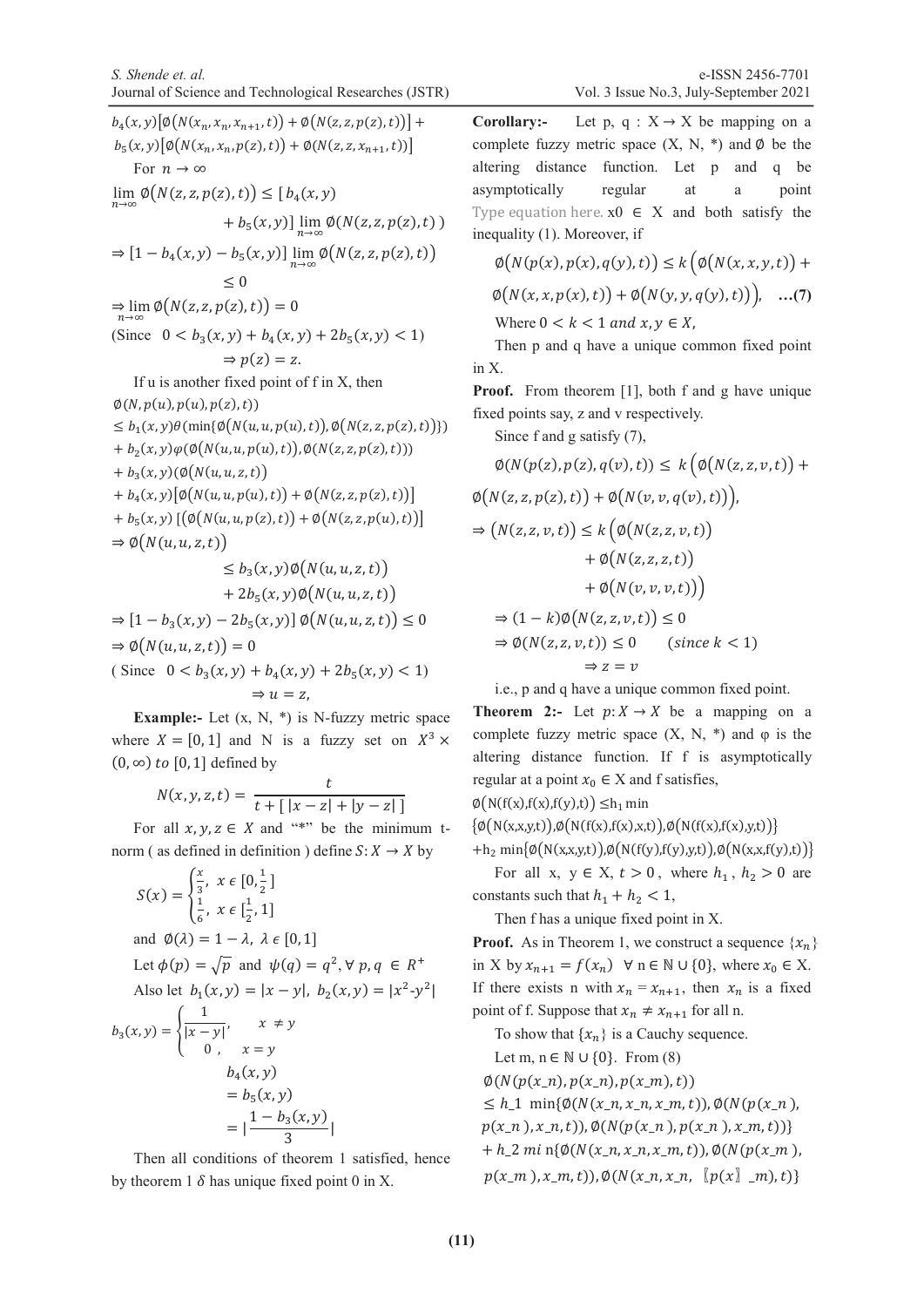Since, f is asymptotically regular at  $x_0 \in X$ , taking n, m  $\rightarrow \infty$ .  $\lim_{n,m\to\infty}\phi(N(p(x_n),p(x_n),p(x_m), t))=0$ 

 $\Rightarrow \lim_{n,m \to \infty} N(p(x_n), p(x_n), p(x_m), t) = 1.$ 

i.e.  $\{x_n\}$  is a Cauchy sequence in  $(X, N, *)$  since  $(X, N, *)$  is complete, therefore  $x_n \rightarrow z$  (say) n X.

Using  $(8)$ 

 $\emptyset(N(x_{n+1},x_{n+1},p(z),t))$  $=\phi(N(p(x_n),p(x_n),p(z),t)) \leq$  $h_1$  min $\{\emptyset(N(x_n,x_n,z,t)),\emptyset(N(p(x_n),p(x_n),x_n,t)),\}$  $(N(p(x_n),p(x_n),z,t))$  $+h_2 \min{\{\emptyset(N(x_n, x_n, z, t)), \emptyset(N(p(z), p(z), z, t)\},\)}$  $\emptyset(N(x_n,x_n,p(z),t))$ 

$$
\Rightarrow \emptyset(N(z, z, p(z), t)) = 0
$$

 $\Rightarrow p(z) = z$ , establishes that z is a fixed point for p. Uniqueness can be shown easily.

Hence, z is the unique fixed point of p.

**Theorem 3** :- Let  $(X, N, *)$  be a fuzzy metric space,  $\emptyset$ be the altering distance function and p and q be two commutative self-mappings on X such that

$$
\varnothing(N(p(x), p(x), p(y), t)) \le \nk_1[\varnothing(N(q(x), q(x), q(y), t)) +\nk_2(\varnothing(N(q(x), q(x), p(y), t)) +\varnothing(N(q(y), q(y), p(y), t))]
$$
\n...(9)

Where x,  $y \in X, t > 0$  and  $k_1 : \mathbb{R} \to [0, 1), 0 <$  $k_1, k_2 < 1.$ 

Moreover if

$$
(\mathrm{i})
$$

and q are asymptotically regular at  $x_0$ .

 $(X) \subseteq q(X),$ 

 $(X)$  or  $q(X)$  is a complete subspace of X,

then p and q have a unique common fixed point.

**Proof.** Let  $x_0 \in X$ . Since  $p(X) \subseteq q(X)$ , define a sequence  $\{u_n\}$  by  $u_{n+1} = p(x_n) = q(x_{n+1})$ ,  $n \in$  $\mathbb{N} \cup \{0\}$ . Again since p and q are asymptotically regular at  $x_0$ ,

 $\lim_{n \to \infty} \phi(N(u_n, u_n, u_{n+1}, t)) = 0$  ...(10)

To show that the sequence  $\{u_n\}$  is cauchy.

Suppose, theres exists  $0 < \epsilon < 1$  and two sequence of integers  $\{r_n\}$  and  $\{s_n\}$  such that  $r_n$  $s_n > n$ ,

$$
N(u_{r_n}, u_{r_n}, u_{s_n}, t) \leq 1 - \epsilon,
$$

 $N(u_{r_n-1}, u_{r_n-1}, u_{s_n-1}, t) > 1-\epsilon,$  $N(u_{r_{n}-1}, u_{r_{n}-1}, u_{s_{n}}, t) > 1-\epsilon, \forall n \in N \cup \{0\}.$ **…(11)** 

 Following the technique applied in theorem 2.1 we can show that

$$
\lim_{n \to \infty} N(u_{r_n}, u_{r_n}, u_{s_n}, t) = 1 - \epsilon, t > 0
$$
\n...(12)  
\n
$$
\emptyset \left( N(u_{r_n+1}, u_{r_n+1}, u_{s_n+1}, t) \right) =
$$
\n
$$
\emptyset \left( N(p(x_{r_n}), p(x_{r_n}), p(x_{s_n}), t) \right) \le
$$
\n
$$
k_1 [\emptyset (N(q(x_{r_n}), q(x_{r_n}), q(x_{s_n})) +
$$
\n
$$
k_2 \left( \emptyset \left( N(q(x_{r_n}), q(x_{r_n}), p(x_{r_n}), t) \right) \right) +
$$
\n
$$
\emptyset \left( N \left( (q(x_{s_n}), q(x_{s_n}), p(x_{s_n}), t) \right) \right) ]
$$

Taking  $n \to \infty$  and using (10) and (12) we have

$$
\emptyset(1{-}\epsilon) \leq k_1 \emptyset(1{-}\epsilon) < \emptyset(1{-}\epsilon)
$$

a contradiction. Hence  $\{u_n\}$  is Cauchy sequence. Suppose that  $q(X)$  is complete, then there exist  $v \in$  $q(X)$  such that

 $\lim u_n = v$ . Also, for some  $z \in X$  we have  $q(z) = v$ .

Now,

$$
\varphi\big(N(p(z), p(z), u_{n+1}, t)\big) \n= \varphi\big(N(p(z), p(z), p(x_n), t)\big) \n\le k_1 \Big[\varphi\big(N(q(z), q(z), q(x_n), t)\big) \n+ k_2 \Big(\varphi\big(N(p(z), p(z), q(z), t)\big) \n+ \varphi\big(N(p(x_n), p(x_n), q(x_n), t)\big)\Big)\Big]
$$

For  $n \to \infty$ ,

(i)  
\n
$$
\begin{aligned}\n\mathfrak{g}(n(p(z), p(z), v, t)) & \mathfrak{p} \\
\mathfrak{q} \text{ are asymptotically regular at } x_0. & \mathfrak{g}(N(p(z), p(z), v, t)) \\
& \Rightarrow (1 - k_1 \cdot k_2) \mathfrak{g}(N(p(z), p(z), v, t)) \stackrel{\text{p}}{=} 0 \\
& \Rightarrow \mathfrak{g}(N(p(z), p(z), v, t)) = 0 \\
\text{or } q(X) \text{ is a complete subspace of } X, & \Rightarrow p(z) = v\n\end{aligned}
$$

Therefore  $p(z) = v = q(z)$  i.e., z is the coincident point of  $p$  and  $q$ .

Next, from (9),

$$
\varnothing \Big( N\big(p\big(p(z)\big), p\big(p(z)\big), p(z), t\big) \Big) \leq k_1 \Big[ \varnothing \Big( N\big(q\big(p(z)\big), q\big(p(z)\big), q(z), t\big) \Big) + k_2 \Big( \varnothing \Big( N\big(p\big(p(z)\big), p\big(p(z)\big), q\big(p(z)\big), t\big) \Big) + \varnothing \big(N\big(p(z), p(z), q(z), t\big) \Big) \Big]
$$